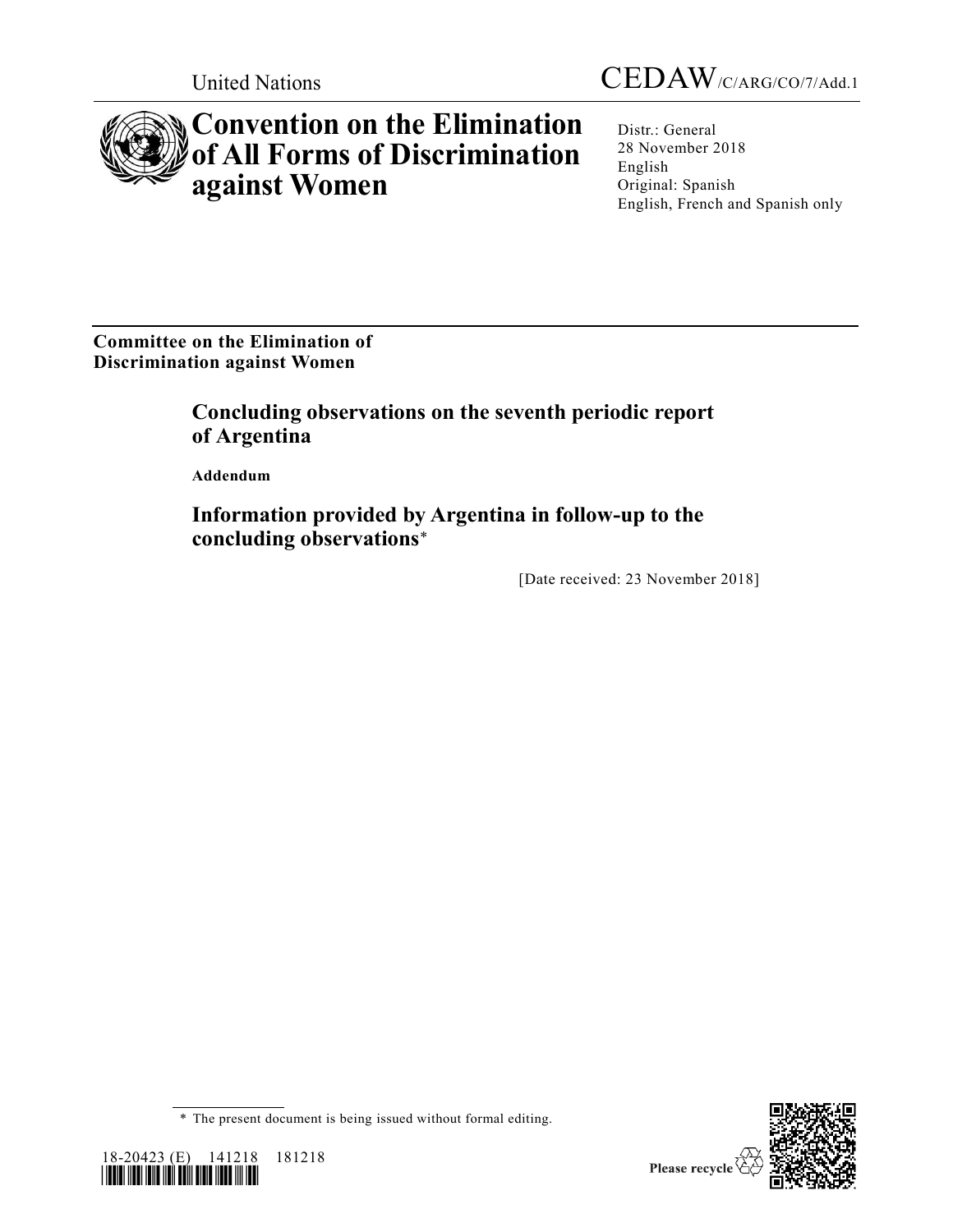1. Twenty-five years after the establishment of the National Council for Women and in a reaffirmation of the firm commitment of Argentina to defend women 's rights to be free from all forms of discrimination and violence, a major institutional step forward was taken with the creation of the National Institute for Women. It was established through Decree No. 698/2017, as a jurisdictionally decentralized body of the Ministry of Health and Social Development, to take over the functions of the National Council for Women with a view to strengthening comprehensive public policies for the empowerment of women and the elimination of violence.<sup>1</sup>

2. The Committee recommends that the State party approve the draft bills establishing gender parity in the executive branch (No. 485/15), in the Supreme Court (Nos. 474-D-2015, 169-D-2016, 403-D-2016, 905-D-2016 and 1091-D-2016) and in elective positions (Nos. 1655-D-2015, 1198/16, 1192/16, 1063/16, 1032/16 and 488/16) (see [CEDAW/C/ARG/CO/7,](https://undocs.org/CEDAW/C/ARG/CO/7) para. 27(a)).

3. In response to the Committee's recommendation on parity and the representation of women in the public sphere, the Government of Argentina informs the Committee that it is working to finalize a covenant on equality. Accordingly, the National Institute for Women is leading preparation of the first national equal opportunities and rights plan, which has the support of all agencies in the national public administration and will be launched soon. In addition, the national equal opportunities and rights plan is closely linked to the 2030 Agenda for Sustainable Development (Sustainable Development Goal 5), the recommendations of the Beijing Declaration and Platform for Action, the Montevideo Strategy of the Economic Commission for Latin America and the Caribbean and the national action plan for the implementation of Security Council resolution [1325 \(2000\)](https://undocs.org/S/RES/1325(2000)) on women, peace and security. Moreover, the national equal opportunities and rights plan is aligned with No. 53 of the 100 goals of the Argentine Government and the Gender Parity Initiative, which is promoted by the Inter-American Development Bank and the World Economic Forum. The Initiative, which Argentina joined in April 2017, will form part of the national equal opportunities and rights plan. Furthermore, the National Institute for Women is committed to participatory development of the plan under the Open Government Initiative, which has made it possible to include inputs from civil society.<sup>2</sup> The plan reflects a crosscutting approach to creating the conditions for achieving substantive gender equality in the country.

4. In this connection and as regards policy, the Government informs the Committee that the equal political participation of men and women is recognized as a human right in a democratic, representative, participatory and inclusive society, in accordance with the principles of equality and non-discrimination, and is provided for in article 37 and article 75, paragraphs 22 and 23, of the Constitution, and in the Convention on the Elimination of All Forms of Discrimination against Women, which has constitutional status, and other instruments signed by Argentina at United Nations conferences in Quito (2007) and Brasilia (2010).

5. In an important step forward, Argentina passed the Act on Gender Parity (No. 27.412). Pursuant to the Act, adopted in November 2017, 50 per cent of candidates for national legislative and political party positions in 2019 must be women, with their names placed on the lists in a way that ensures parity.

6. As regards women's participation in the judiciary, information from the Supreme Court indicates that women account for 44 per cent of all personnel: 33 per cent of judges, 50 per cent of officers, 52 per cent of administrative personnel and

<sup>1</sup> [https://www.argentina.gob.ar/inam/quienes-somos.](https://www.argentina.gob.ar/inam/quienes-somos)

<sup>&</sup>lt;sup>2</sup> For further information on the status of implementation of the commitments made, visit [https://trello.com/tercerplandeacciondegobiernoabierto.](https://trello.com/tercerplandeacciondegobiernoabierto)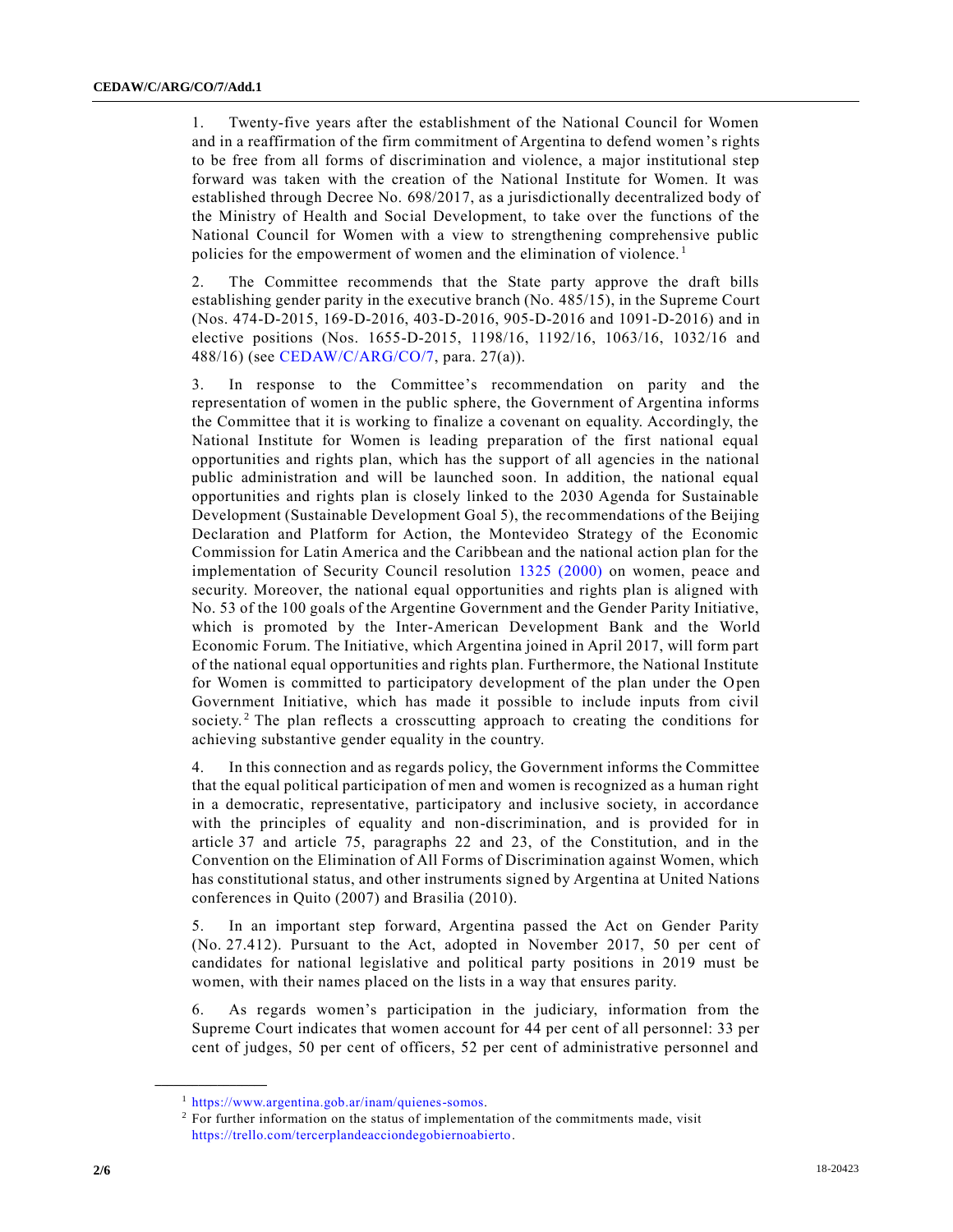12 per cent of general services personnel. Four men and one woman are currently members of the High Court, while in the Attorney-General's Office, 49 per cent of the personnel are women.

7. There are currently seven parliamentary bills related to the composition of the Supreme Court of Justice of the Nation: three are being considered in the Chamber of Deputies and 4 in the Senate.<sup>3</sup>

8. Lastly, we are pleased to inform the Committee that Argentina, as part of its support for regional gender policies, offered to host the office of the United Nations Entity for Gender Equality and the Empowerment of Women, which operates from the premises of the National Institute for Women, under the "Country for equality" programme.

9. The Committee urges the State party to initiate accountability procedures to ensure that all provinces approve protocols on the practice of non-punishable abortion, in line with the decision of the Supreme Court in 2012 and the national protocol for the comprehensive care of persons entitled to legal interruption of pregnancy (see [CEDAW/C/ARG/CO/7,](https://undocs.org/CEDAW/C/ARG/CO/7) para. 33(b)) and to accelerate the adoption of the bill for the voluntary interruption of pregnancy increasing legal access to abortion, not only in cases of rape and risk to the life or health of the pregnant woman but also other circumstances such as incest and when there is a risk of severe fetal impairment [\(CEDAW/C/ARG/CO/7,](https://undocs.org/CEDAW/C/ARG/CO/7) para. 33(d)).

10. Currently there are ten provinces that have adopted the national protocol to guarantee the right to a legal interruption of pregnancy: Jujuy, Salta, Chaco, Santa Fe, La Rioja, Entre Ríos, Misiones, La Pampa, Santa Cruz and Tierra del Fuego; six that have their own protocols: Chubut, Río Negro, Neuquén, Buenos Aires, Autonomous City of Buenos Aires and Catamarca; four jurisdictions that have not adopted the national protocol but apply the national regulations: Mendoza, San Juan, San Luis and Formosa; and only four that neither have a protocol nor have adopted the national one: Córdoba, Santiago del Estero, Tucumán and Corrientes. In other words, as of November 2018, protocols on the practice of legal abortion have been implemented in more than 80 per cent of the national territory. <sup>4</sup>

11. A National Plan to Prevent and Reduce Unintended Pregnancy in Adolescents <sup>5</sup> has been implemented to achieve the objectives set out and recommended by the Committee, with the coordinated efforts of the Argentine ministries of health, education and social development. This strategic plan has four components: (1) raising awareness of the scale of the problem of adolescent pregnancy; (2) comprehensive sex education beginning in primary school and especially at the secondary level, where more counselling should be provided; (3) availability of contraceptives (oral, intrauterine devices and subdermal implants); and (4) a guarantee of safe and lawful termination of pregnancy in cases of abuse. The Plan has been fully operational since November 2017. In 2019, the Plan will have a budget of 489 million pesos (approximately US\$13 million).

12. With regard to the reduction of unintended pregnancy in adolescents, the goal is to achieve greater coverage by outreach units based in schools and communities in

<sup>&</sup>lt;sup>3</sup> Parliamentary bills on gender parity in the composition of the Supreme Court of Justice of the Nation: Senate – Senate record: 1191-s-2018/0395-s-2018/0520-s-2018/0813-s-2017; Chamber of Deputies – Deputies record: 1324-d-2018/0763-d-2018/0401-d-2018. [http://www.senado.gov.ar/parlamentario/parlamentaria.](http://www.senado.gov.ar/parlamentario/parlamentaria)

<sup>4</sup> For further information on legal interruption of pregnancy in Argentina see

[https://drive.google.com/file/d/1-j3PzujjIbnTWJ7N-CAQfFr6spMMnFG\\_/view?ts=5b688199.](https://drive.google.com/file/d/1-j3PzujjIbnTWJ7N-CAQfFr6spMMnFG_/view?ts=5b688199) <sup>5</sup> See National Strategy for Children and Adolescents Plan document at

[https://www.argentina.gob.ar/sites/default/files/argentina.\\_documento\\_plan\\_nacional\\_de\\_preven](https://www.argentina.gob.ar/sites/default/files/argentina._documento_plan_nacional_de_prevencion_y_reduccion_embarazo_no_intencional_en_la_adolescencia._vf_0.pdf) [cion\\_y\\_reduccion\\_embarazo\\_no\\_intencional\\_en\\_la\\_adolescencia.\\_vf\\_0.pdf.](https://www.argentina.gob.ar/sites/default/files/argentina._documento_plan_nacional_de_prevencion_y_reduccion_embarazo_no_intencional_en_la_adolescencia._vf_0.pdf)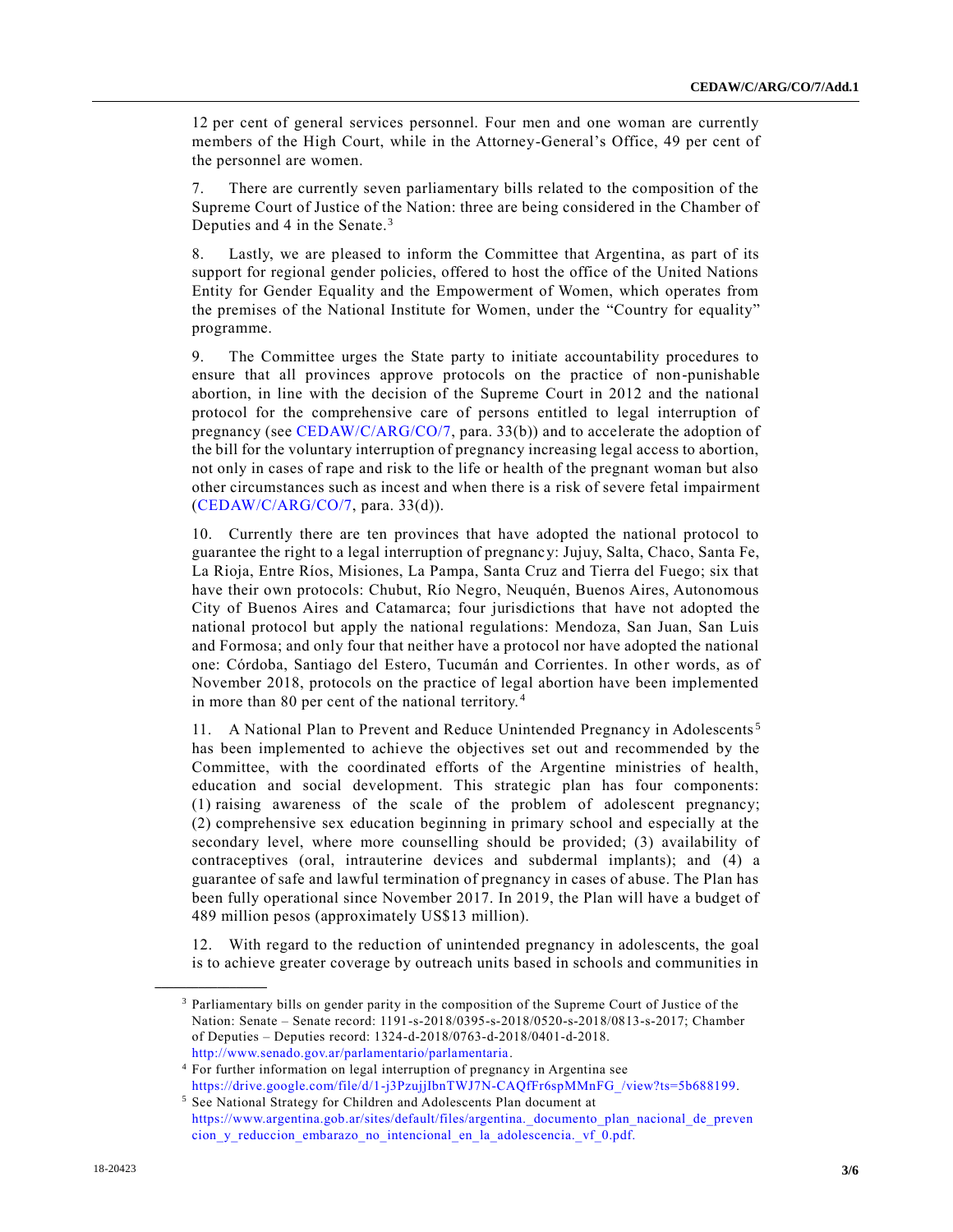priority provinces and departments in an effort to reach the largest possible number of adolescents. During the last quarter of 2018, there will be an assessment of the coverage achieved by province and of the level of unintended pregnancy rates in adolescents to define how and to what extent the Plan will be expanded in 2019. As a result, these data may be available by the time of submission of the 2020 national periodic report.

13. In terms of legislation, the Argentine Government can inform the Committee that in 2018 the bill on the voluntary interruption of pregnancy<sup>6</sup> was addressed for the first time in parliament, in the Chamber of Deputies. The bill received preliminary approval following a historic debate in plenary meetings with more than 1,000 speakers in the two chambers. It is scheduled to be considered in 2019 or 2020.

14. As an example of the progress made to ensure and facilitate access to legal abortion, in October 2018 the National Medicines, Food and Technology Administration authorized, through provision No. 946/2018, sales of misoprostol for gynaecological purposes in pharmacies, solely for the cases provided for in current regulations. This follows the decision adopted in August 2018 that authorized production of the drug in Argentina.

15. The Committee recommends that the State party review the current negligent handling of complaints filed by indigenous women before the Ministry of Health about the harmful use of pesticides, fertilizers and agrochemicals and ensure that such cases are solved in a timely and appropriate manner, in line with the Committee 's general recommendation No. 34 (2015) on the rights of rural women (see [CEDAW/C/ARG/CO/7,](https://undocs.org/CEDAW/C/ARG/CO/7) para. 41(d)).

16. This is consistent with the content of general recommendation No. 34, paragraph 19, according to which States parties should adopt laws, policies, regulations, programmes, administrative procedures and institutional structures to ensure the full development and advancement of rural women. Argentina is bound by its constitution and by treaties to give effect to the right to health, including through care for and conservation of the environment, and to enforce that right throughout the country, and also has an obligation to promote that right through affirmative actions (art. 75, para. 23, Constitution).<sup>7</sup>

17. Article 43 of the Constitution provides that affected citizens may initiate legal proceedings through actions taken by the Ombudsman (art. 86 of the Constitution), and the associations that support such objectives (to defend collective rights) are fully entitled to lodge an *amparo* action (injunction) against any form of discrimination or in connection with the rights relating to protection of the environment, competition, users or consumers, in addition to collective rights in general. It is clear, moreover, that this provision, as in the case of any constitutional provision, is also directly applicable.

18. Regarding the Committee's general recommendation No. 34, and more specifically complaints lodged in cases of harm caused by pesticides, toxic agrochemicals and other compounds that harm health, especially the health of rural women, it is stated in paragraph 12 that States parties should take steps to alleviate and mitigate these threats.

19. In that regard Argentina informs the Committee, as background information, of the establishment of the National Programme for the Prevention and Control of Poisoning by Pesticides. It was established on 9 February 2010, under the authority of the Ministry of Health by the Ministry's decision No. 276/10, to control the public health impact of the increasing use of pesticides in agricultural activities. However,

<sup>6</sup> Sent to the Senate under No. CD-22/18.

 $7$  The preamble to Decree No. 21/2009 – Ministry of Health.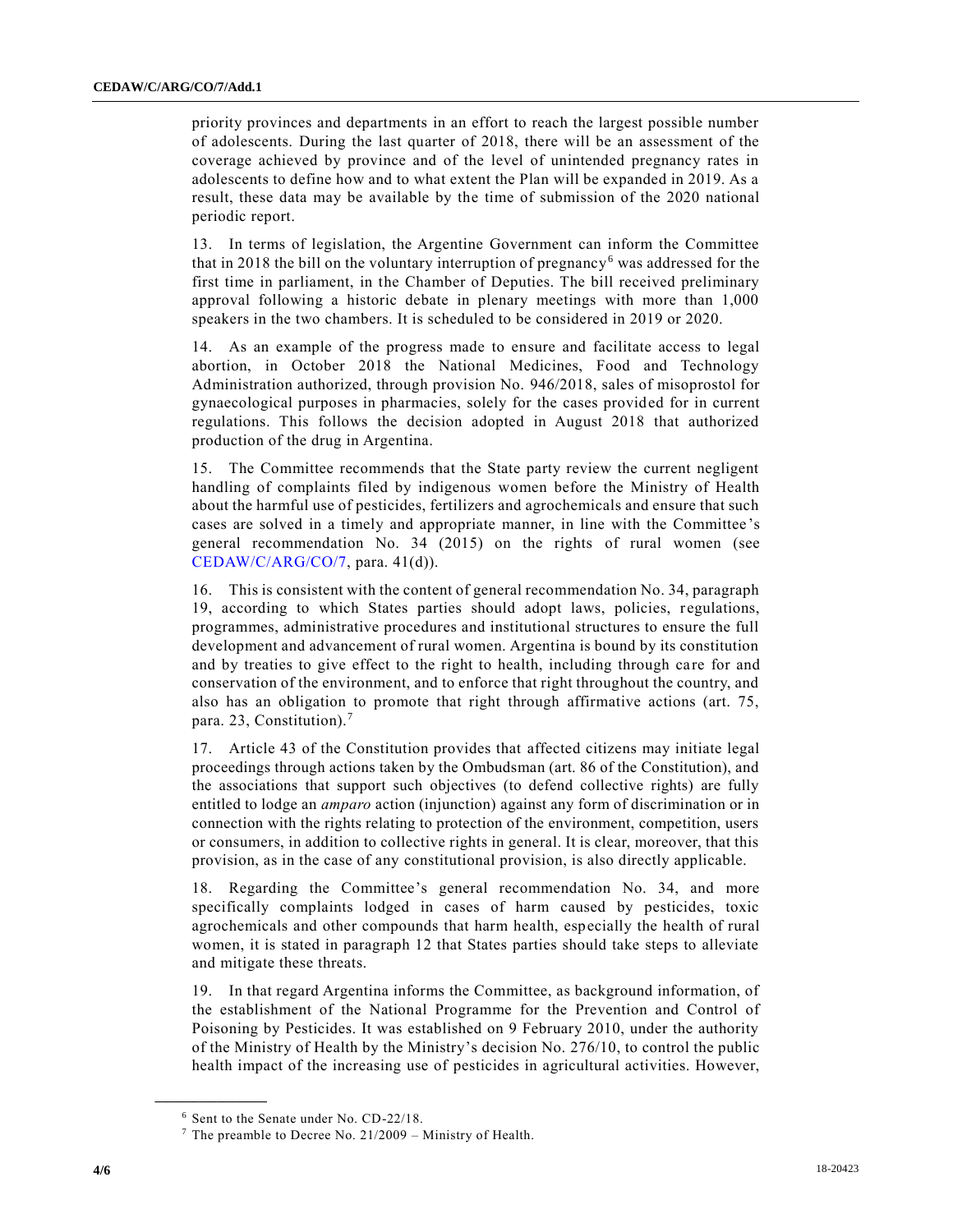it should be noted that there are no national laws regulating the use and control of agrochemicals. While most provinces have the same laws, there are some weak areas related to use and control and a lack of implementation of good agricultural practices. As a result, starting from 2015, it was decided that all complaints relating to the misuse of pesticides or agrochemicals should be forwarded to the provincial prosecution services with a request for them to report on the action taken.

20. The 2016 report of the Office of the Auditor-General shows that an examination of the records at the head office of the Ministry of Health of general complaints to which the Office of the Auditor-General had access shows "follow-up of cases, interviews with the complainants and municipal or communal authorities and the presentation of conclusions and recommendations". Forty-one files of complaints of the misuse of agrochemicals were inspected by the National Directorate of He alth Determinants and Investigations. They are dated between 2009 and 2014 and most of them were filed in the context of the creation of the National Centre for Agricultural Research.<sup>8</sup> It should be noted that none of the complaints reviewed were made by indigenous women.

21. In cases brought before the Argentine justice system, guilty verdicts are normally handed down for activities that affect the health of the population owing to the improper use of pesticides and agrochemicals. One important case conside red by the Supreme Court was that of the Malvinas Argentinas district of the city of Córdoba, which began a resistance movement more than a decade ago when the Madres del Barrio Ituzaingó (mothers of the Ituzaingó district) organized as a result of child deaths from cancer. The Supreme Court upheld the conditional sentence of three years' imprisonment for the farmer and the aerial application pilot who had been charged in August 2012 with wilful environmental pollution.

22. In reality, the many and varied municipal ordinances and legal judgments issued apply different criteria, which is why we cannot provide a full status report. However, a growing number of cities in major rural areas have banned the use and even sale of glyphosate, $9$  which indicates that there is support for a change in criteria for the use of agrochemicals and pesticides.

23. In this connection, Argentina informs the Committee that for the entire national public administration, by Decree No. 934/2017 the Government transferred authority in the field of environmental impact assessment and strategic environmental assessment to the Ministry of the Environment and Sustainable Development. This is a positive and highly significant step for environmental management. In the past, authority for conducting environmental impact assessments in the national public administration was dispersed across sectoral areas. With Decree No. 934/2017 this authority was concentrated in the environmental area.

24. In its 2017 report on the state of the environment,  $10$  the Secretariat of the Environment and Sustainable Development provides an analysis of the environmental

<sup>8</sup> [https://www.agn.gov.ar/files/informes/2016\\_090info.pdf](https://www.agn.gov.ar/files/informes/2016_090info.pdf) 2016 report of the Office of the Auditor-General.

<sup>&</sup>lt;sup>9</sup> The district is located to the south-east of the city of Córdoba, past the Avenida Circunvalación road between national route 9 and the Córdoba-Pilar highway. There are approximately 5,000 people living in 1,200 houses in 30 blocks. To the north there is an industrial zone on the other side of the road to the Capilla de los Remedios, and to the west, the Ituzaingó y los Eucaliptos district. It also borders rural areas to the north, east and south. With a vote of an absolute majority comprising judges Ricardo Lorenzetti, Elena Highton de Nolasco, Horacio Rosatti and Carlos Rosenkrantz, the Court declared the appeal filed by the defence lawyers on behalf of the convicted persons inadmissible and the judgment of the First Criminal Chamber was upheld. The complaints taken into account by the courts included an official study that determined that among 142 children from the district, 114 showed the presence of toxic agrochemicals.

<sup>10</sup> [https://www.argentina.gob.ar/sites/default/files/completo-compressed.pdf.](https://www.argentina.gob.ar/sites/default/files/completo-compressed.pdf)